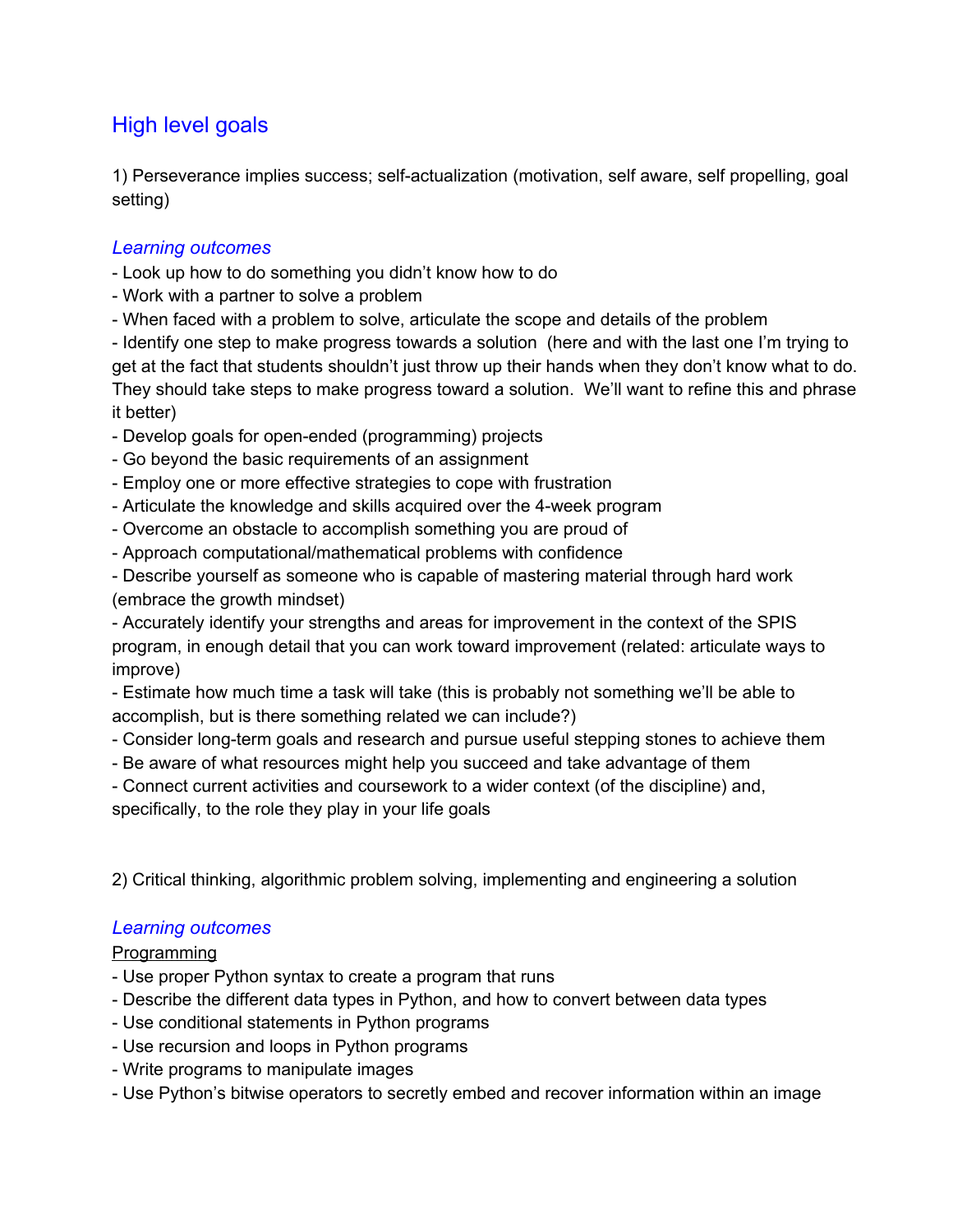## Algorithm development (perhaps this should just join programming)

- Identify base case and recursive step in a recursive algorithm
- Write algorithms to solve recursive problems, articulating the base case and the recursive step

#### Debugging/reasoning about code

- Articulate the expected behavior of a program (including variable values, and execution flow)
- Insert print statements to trace execution flow of a program
- Insert print statements to display values of variables
- Trace Python programs to describe their behavior (including values of variables)
- Develop test cases to verify the correctness of Python programs
- Draw box-diagrams (and box-and-arrow diagrams) to trace the values of variables and other data through assignment statements and other data mutation
- Draw stack frames to model the execution of functions in Python

## Proofs

 $\overline{\phantom{a}}$ 

- Identify a proof by induction and distinguish between regular and strong induction

 Prove a statement (equality, inequality) by induction, making appropriate choices for the base case(s) and induction step(s)

## **Definitions**

 Define basic math concepts: integers, natural numbers, rational numbers, real numbers, divisibility, prime numbers, function, set, sequence

Mathematical Manipulations (I don't really like this wording--sorry)

- Perform basic integer operations, including those involving modular arithmetic
- Convert a number between binary, decimal, hex
- Understand and construct sums using Sigma notation
- Convert negative integers to two's complement binary representation
- Write a program to convert numbers between binary, decimal, and hex
- Develop geometric formulae to relate Pixels to each other to produce a desired image effect

- Develop bit-level equations (shifts, and, or, addition, etc) to secretly embed information within and image

- Work with recursive definitions of sets, sequences, functions, constructions
- Define new sets, sequences, or functions using recursive definitions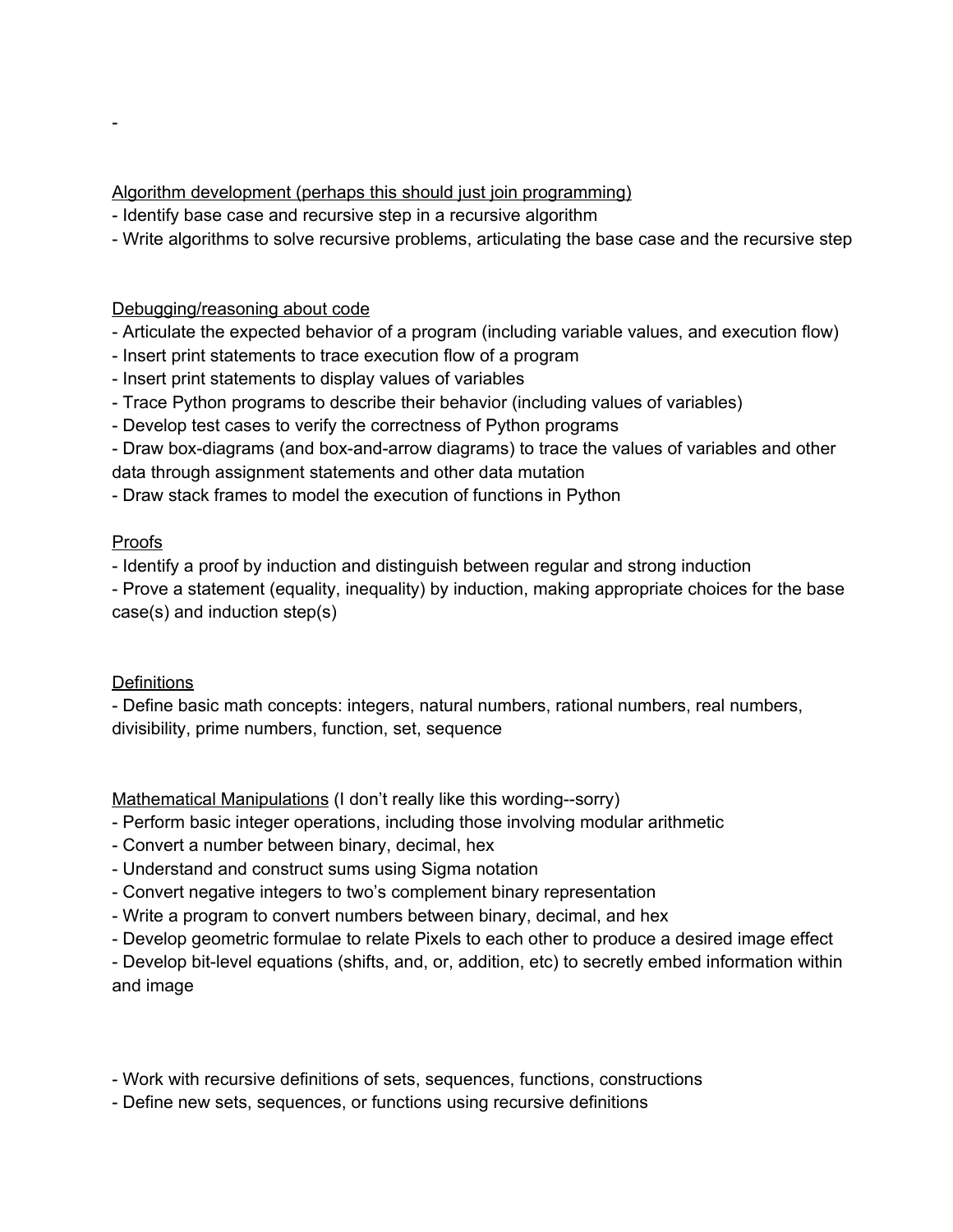- Identify strings matched by regular expressions
- Perform arithmetic operations on numbers represented in binary or hex
- Describe the connection between the base of the representation and logarithm and multiplication
- Describe the challenges behind representing real numbers in computers

3) Analytical thinking and writing, framing useful larger questions about technology, humanity, and culture

What we plan to do to teach this:

- In feedback sessions, give examples and discuss gold standard previous work as well as lower quality work and ask the students what differences they see between them.

4) Smooth transition to UCSD CS (I think we need our tutors' help with this one!)

- Articulate curricular and academic expectations for CSE majors
- Describe who to go to for various issues (which issues?)

4a) Understanding of the scope of CS, and excitement about the discipline

- Articulate several real-world problems CS researchers and practitioners might study and solve
- Express excitement (relevance?) about CS (really not sure about this one).

What we plan to do to facilitate this

CS Tutors will act as mentors to small groups of SPIS students

 Assignments will use UCSD lower division standards (ACMS usernames, turnin scripts, drafting)

- In Facets: Presentations by UCSD CSE advisors
- In Facets: Laura Stevens about Calculus sequence, ??? about Humanities.
- \* Communicate expectations and goals to students
- \* SPIS graduates buddying up with students in the Fall
- \* SPIS students giving feedback on program
- \* How to teach what are the standards?

#### ASSESSING SUCCESS OF SPIS:

- Pre and Post Student Survey

-- Include questions that try to "measure" the extent to which students articulate what they do and do not know?

e.g. What are CS / Math concepts you'd like to know more about?

---- e.g. What are CS / Math concepts you understand well?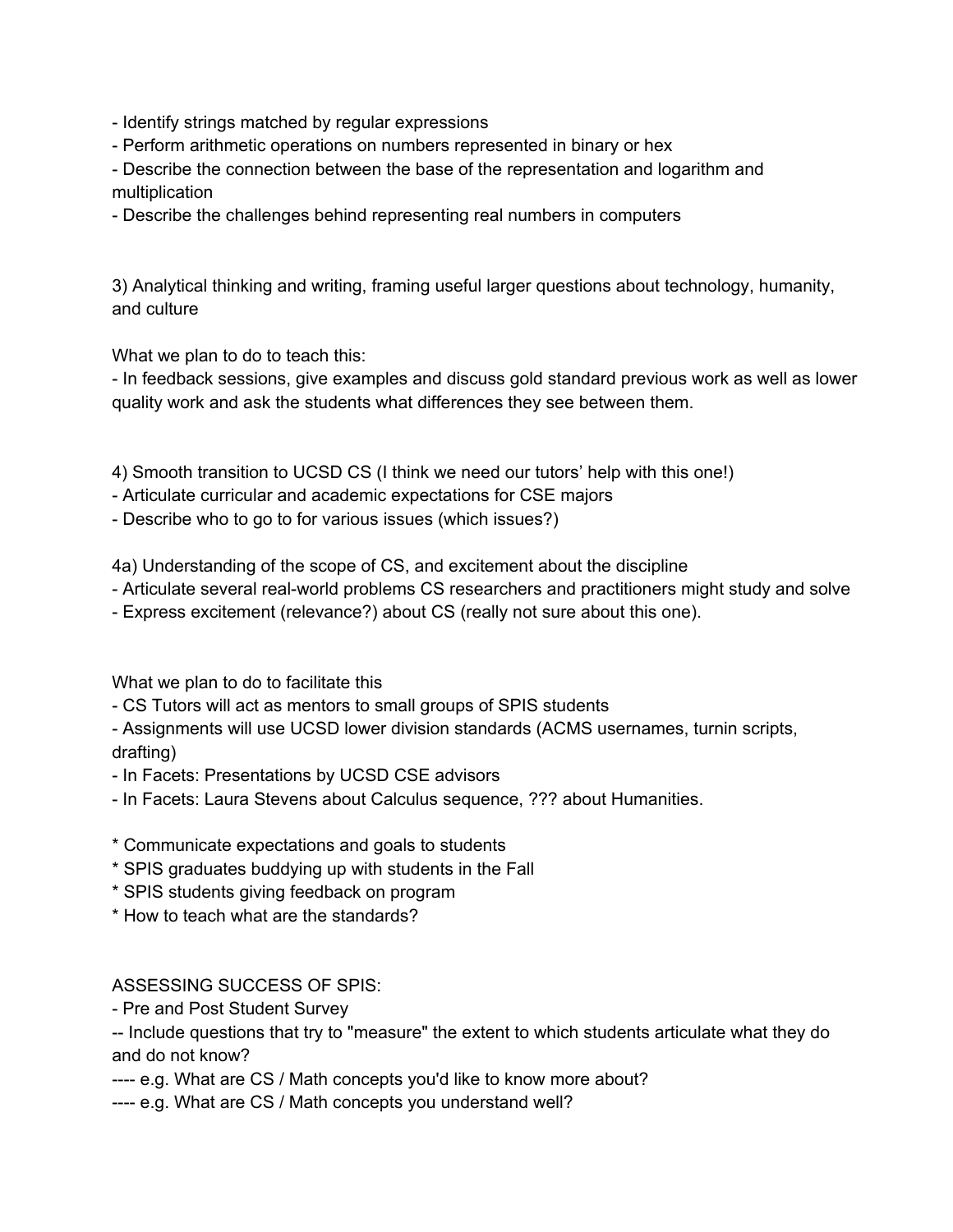- In Post Student survey

-- Include student self evaluation of progress

-- Instructors will comment on this on Completion Certificate with individualized summary feedback.

 Control group: this year, compare performance of SPIS students in their first quarter (first year) courses with that of students who were invited to SPIS but didn't attend (similar population pool).

 For future years, can build more careful control groups to isolate some aspect of SPIS to be evaluated (individual attention, programming experience, programming language used, etc.).

## *Pre-test and Post-test drafts:*

1. <Concrete Math / CS question, perhaps multipart and perhaps beyond the scope? Maybe just background question>

Example: relatively prime numbers are useful in various contexts. Two natural numbers are relatively prime if their only common positive factor (divisor) is 1. How would you test if two given numbers are relatively prime?

Alternatively: A robot is programmed to travel around a grid whose cells are labelled by their x and y coordinates  $(x,y)$ . The robot starts at  $(0,0)$  and at each step is allowed to move only diagonally. For example, after the first step, the robot may be at  $(1,1)$  or at  $(1,-1)$  or at  $(-1,1)$  or at  $(-1,-1)$ . Can the robot ever reach the coordinates  $(1,0)$ ? Explain your reasoning.

- 2. What is Computer Science (CS)? \*\* This doesn't seem to tie in to any of the high-level goals above. We might think about adding it, since I think that one of the goals is to give students an idea and an excitement about CS. I added something, but we should talk about it.
- 3. Describe one thing someone who studies or works in CS might study or do?
- 4. How important do you think CS or programming skills will be in your future? (This one might be interesting, since I"m not sure this is an explicit goal.... yet).
- 5. Rank your familiarity with technology

resident debugger ---> use them for schoolwork and socializing but haven't looked under the hood  $\rightarrow$  try to avoid!

- 6. Rank your familiarity / comfort level with computer science
- 7. Rank your familiarity with "debugging"
- 8. Rank your familiarity / comfort level with mathematics
	- (7) I have a good foundation in both concepts and computation and am able to make new conjectures and test them
	- $\circ$  (4) I am good at computations but am sometimes unsure about what the result of the computation means